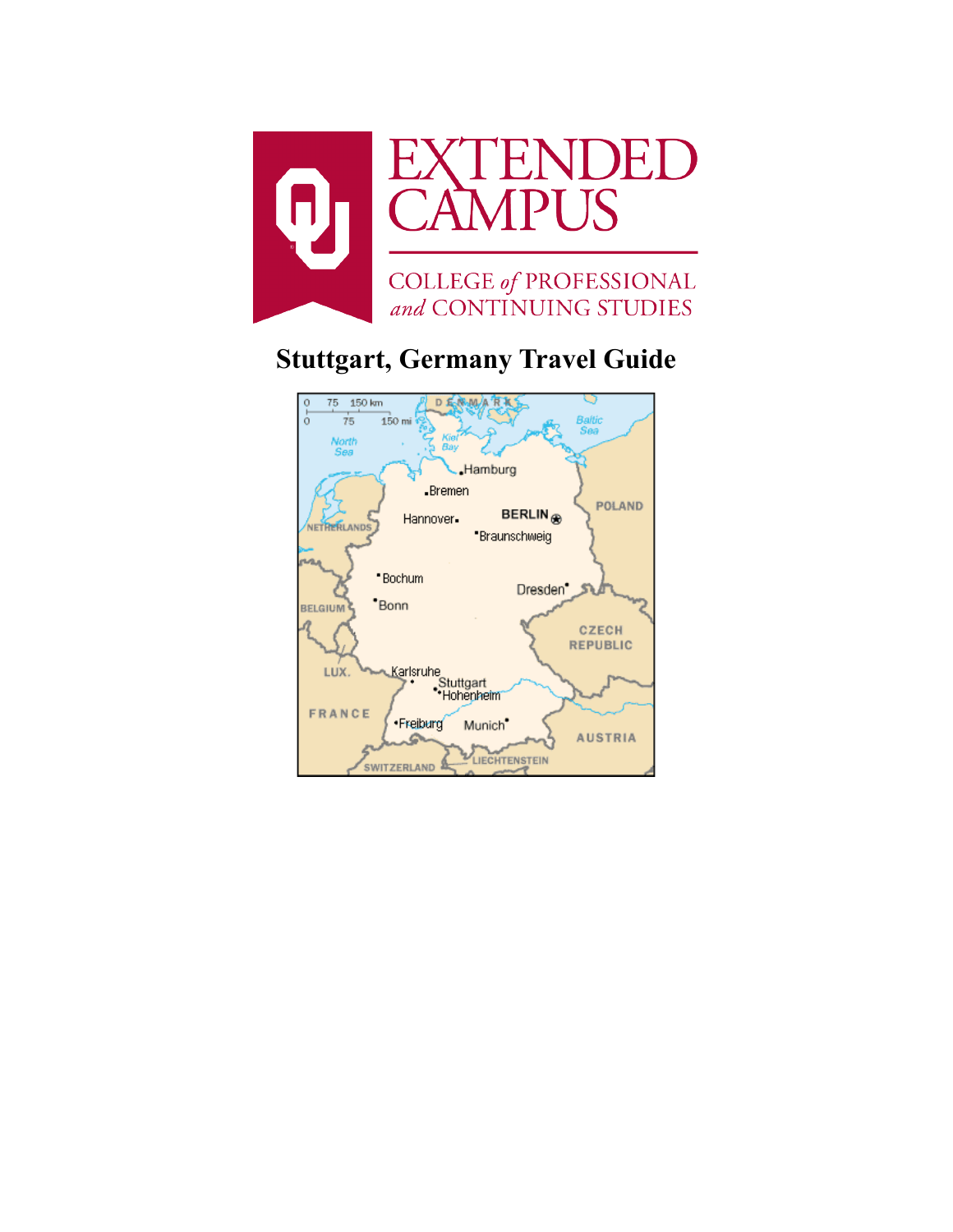# **Table of Contents**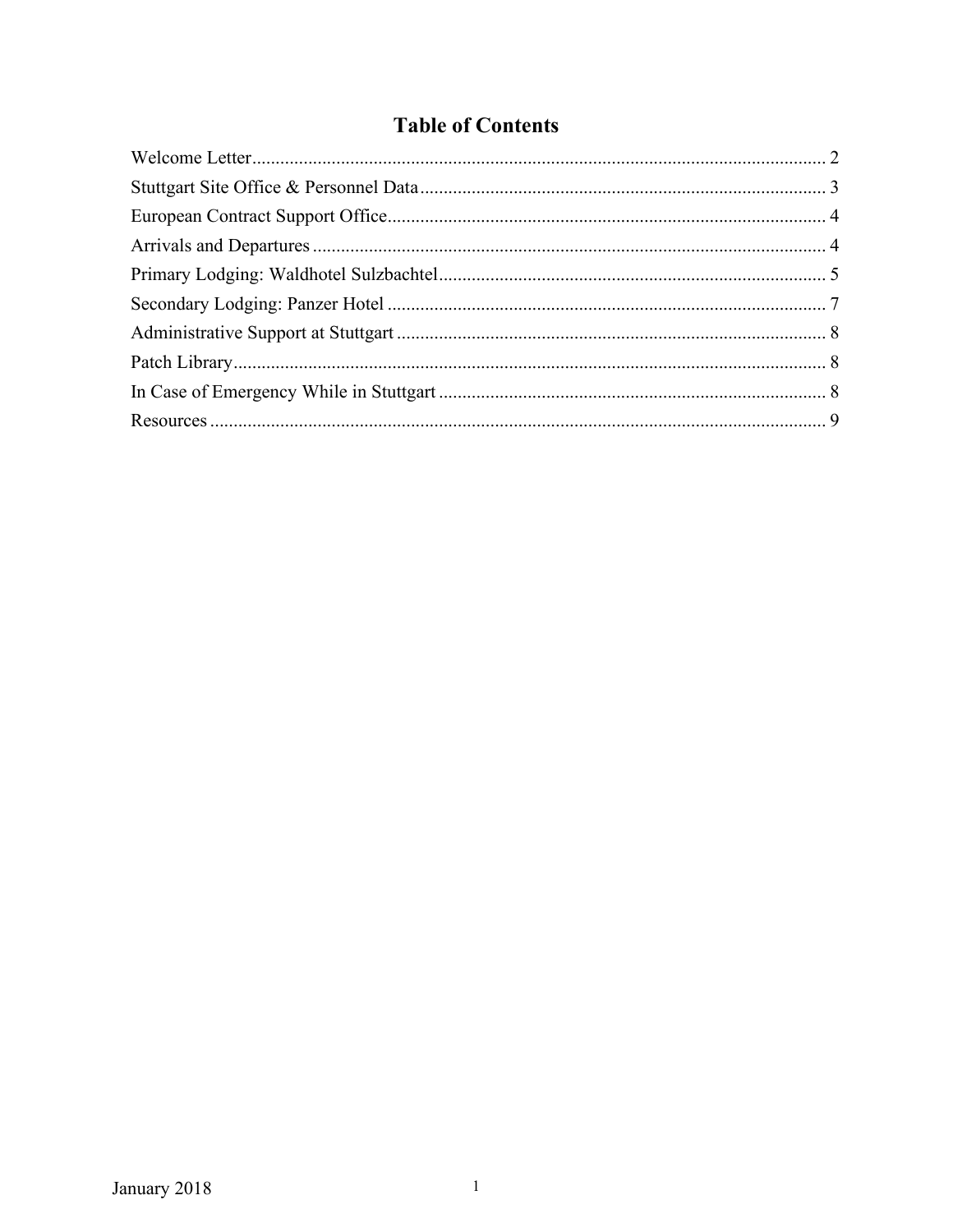### **Welcome Letter**

<span id="page-2-0"></span>Unit 30401 • APO AE 09154 • 49-0964-1705963304 • DSN 596-3304 • [apstuttgart@ou.edu](mailto:apstuttgart@ou.edu)

Greetings from Stuttgart, the birthplace of the automobile!

In 1886, at around the same time, Gottlieb Daimler and Carl Benz were both working on an invention – the motorcar. Today, Stuttgart boasts both a Porsche and Mercedes-Benz Museum honoring their inventions. Stuttgart is also home to the Ritter Sport Chocolate Factory and the Stuttgart State Gallery is an art museum of international renown, featuring works by Rembrandt, Vermeer, Rubens, Carpaccio, and Albrecht Dürer. Here are helpful links for more information on Stuttgart and all that it has to offer:<http://www.stuttgart.de/en/> , and [http://www.stuttgart](http://www.stuttgart-tourist.de/en)[tourist.de/en.](http://www.stuttgart-tourist.de/en)

The U.S. Army Garrison Stuttgart (USAG) is comprised of five installations and has approximately 25,000 community members, including active duty Special Forces Army, Air Force, Marine Corps personnel, Ready Reservists, Department of Defense civilians, contractors, and their family members. USAG Stuttgart houses the Headquarters for both U.S. African Command and U.S. European Command.

In preparation for your journey, please print hard copies of this Logistical Support Letter and the Stuttgart Travel Guide. Both documents contain important logistical information; this Support Letter has detailed information specific to your individual visit to Stuttgart. After reviewing both documents, please contact me with any questions, concerns, or other issues you may have.

I look forward to meeting you and helping you have an enjoyable teaching experience in Stuttgart. Safe travels!

Sincerely,

Lowell Tilden Stuttgart Site Director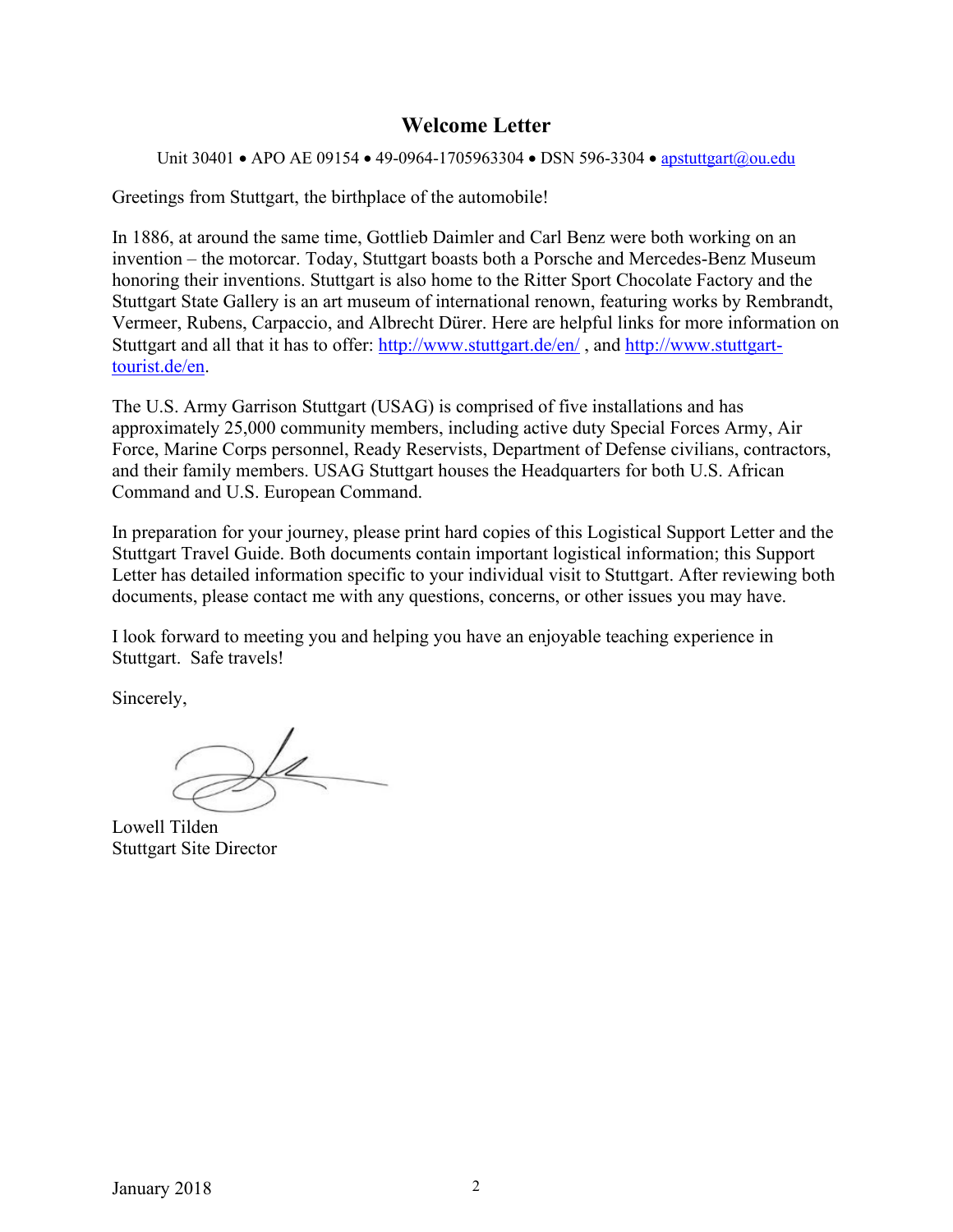### **Stuttgart Site Office & Personnel Data**

#### <span id="page-3-0"></span>**OU Representative**

Lowell Tilden: [apstuttgart@ou.edu](mailto:apstuttgart@ou.edu)

#### **Civilian Address**

USAG Stuttgart Army Education Center Panzer Strasse Building 2915,  $4<sup>th</sup>$  floor 71032 Böblingen, Germany

#### **APO Address (US Domestic Mail)**

USAG Stuttgart Army Education Center, Unit 30401 ATTN: University of Oklahoma APO, AE 09154

#### **Office Phone Numbers**

- From United States 011-49-0964-1705-963304
- Within Europe +49-0964-1705-963304
- Within Germany 0964-1705-963304
- From a military/DSN phone (throughout Europe): 596-3304

**Please note:** The office number does not have a voicemail feature. If you need to leave a message for me outside of office hours, please use the personal cell phone number that is provided in the Logistical Support Letter that I will email to you.

#### **Office Hours**

Monday through Friday: 09:30-17:30

#### **Education Services Specialist (ESS)**

Jim Taylor Phone: 011-49-7031-15-2714 DSN Phone: 431-2714 Email: [james.f.taylor48.civ@mail.mil](mailto:james.f.taylor48.civ@mail.mil)

#### **Site Coordinator**

Chad Manos Phone: (405) 325-1959 Email: [chaddles@ou.edu](mailto:chaddles@ou.edu)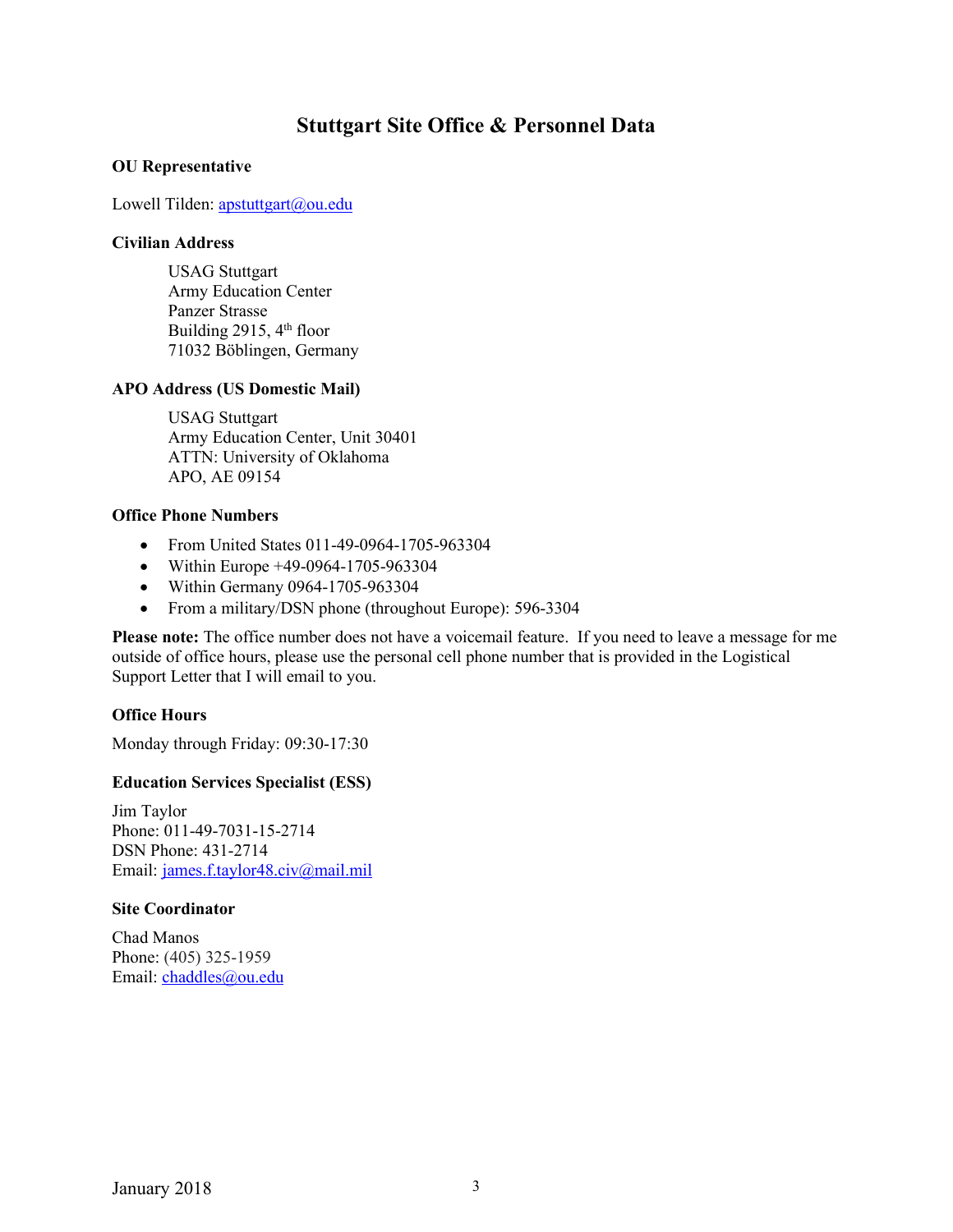# **European Contract Support Office**

#### <span id="page-4-0"></span>**Mailing Address**

The University of Oklahoma Attn: (enter name) CMR 469, Box General Delivery APO, AE 09227

#### **Street Address**

The University of Oklahoma Mannheimer Str. 132 67657 Kaiserslautern, Germany

#### **Contract Support Office Contacts**

Dr. Peggy Lerner, Director: [apeudirector@ou.edu](mailto:apeudirector@ou.edu) Jessica Smith, Assistant Director:<mailto:apeuprograms@ou.edu> Office Phone (from the United States): 001-49-631-7500-7415

<span id="page-4-1"></span>Office Phone (from within Germany): 0631-7500-7415

# **Arrivals and Departures**

#### **Airport Arrival**

I will be at the Stuttgart airport to greet you upon your arrival. Once you pick up your luggage, proceed to leave baggage claim and I will be waiting for you with a sign stating your name and "University of Oklahoma". I will then take you to Panzer Kaserne for in-processing. If you arrive during office hours, we will obtain your privilege card and tax-waiver forms, pick up your rental car, and go to your hotel. Arriving after office hours, or on federal holidays, may require that you in-process and pick up your rental car the following day. In that event, I will take you directly to your hotel, and pick you up the next morning to complete in-processing. If you choose to arrive during the weekend, you will pick up your rental car directly from the airport and use the GPS to guide you to your hotel and I will meet you at my office Monday morning for in-processing. (Rental car pick-up from the airport must be coordinated with Macci Clement in the travel office.)

Before you arrive in Stuttgart, you will be placed on the Panzer Kaserne "Gate Access Roster." Your passport is the only form of ID that can be used to enter the base. Please use the first entry lane (closest to guard house), hand your passport to the Security Guard and tell them you have "been placed on the access roster."

#### **In Case of Flight Delay/Cancellation/Rescheduling**

If your flight is delayed, cancelled or rescheduled, please call my personal cell phone number from **the departure city** with the new flight number and arrival time. If you cannot reach my cell phone, please contact my personal email address. Both my cell and personal email will be provided in the Logistical Support Letter that I will email to you.

#### **Alternate Arrival Transportation**

If your arrival transportation will be other than by air, please notify me well in advance to arrange for alternate arrival procedures.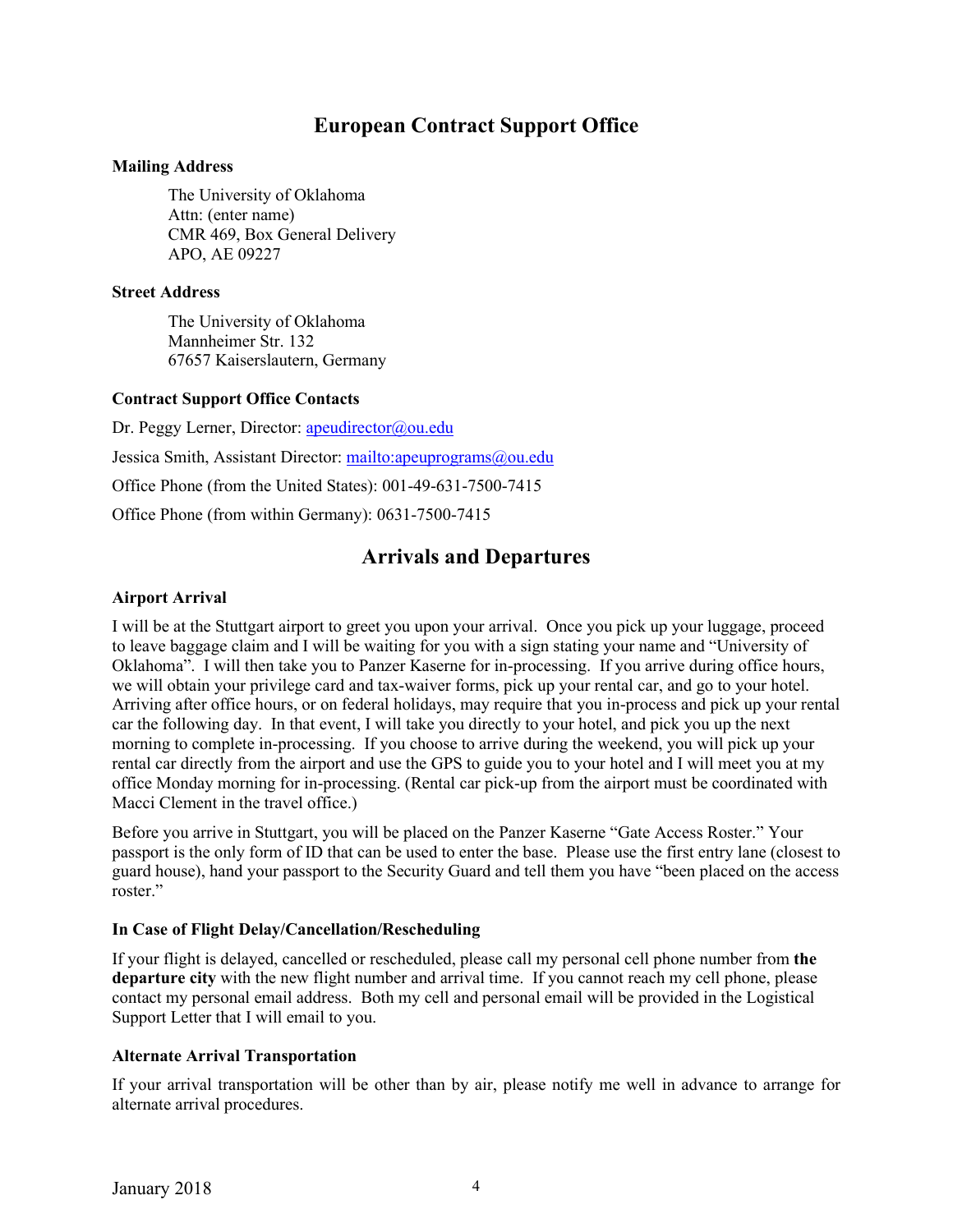#### **Rental Car**

I will reserve an automatic transmission car with GPS for you from Europcar.

See Extended Campus Faculty Guide, page 17, for more information regarding rental car insurance policies: <https://pacs.ou.edu/about/ou-north-america-and-europe/faculty-staff-resources/> .

#### **Fuel Policy**

You will not be able to purchase gasoline on base, but OU will reimburse you for up 35 liters of gas purchased at the German price, for course-related driving.

#### **Maps**

I will provide you with maps showing the areas you'll be commuting to and from while here in Stuttgart.

#### **Airport Departure**

You will return the rental car at the Stuttgart Airport. While 'Flughafen' is the German word for airport, the directional signs for the airport more often say 'Messe' with a picture of an airplane next to it. This is because the airport was built in an area used for large festivals and events, referred to as the 'Messe'. At the airport, follow the signs for "Rental Car/Mietwagen." All of the car rental companies are together in Parking Garage 4 (P4). Europcar drop-off operates 24 hours a day. It is 5 minute walk from the rental car drop-off garage to the terminal.

The airport drop-off facility cannot provide you with a receipt immediately. Instead, upon your return home, I will email you the rental car receipt they provide to me by email. You should however, ask the drop-off staff to provide you with a "check-in protocol," to allow you to verify that the car has suffered no damage.

# **Primary Lodging: Waldhotel Sulzbachtel**

#### <span id="page-5-0"></span>**Location/Mailing Address:**

Im Sulzbachtal 2, 71101 Schönaich, Germany Distance to Panzer Kaserne: 4.8 km (approximately 3 miles)

#### **Phone:**

| From US: | 011-49-7031-75780 |
|----------|-------------------|
|----------|-------------------|

- From Europe: +49-7031-15-75780
- Within Germany: 07031-15-75780

#### **Website:**

<http://www.sulzbachtal.com/wEnglish/index.php>

#### **Email:**

[hotel@sulzbachtal.com](mailto:hotel@sulzbachtal.com)

#### **Owner:**

Herr Knittel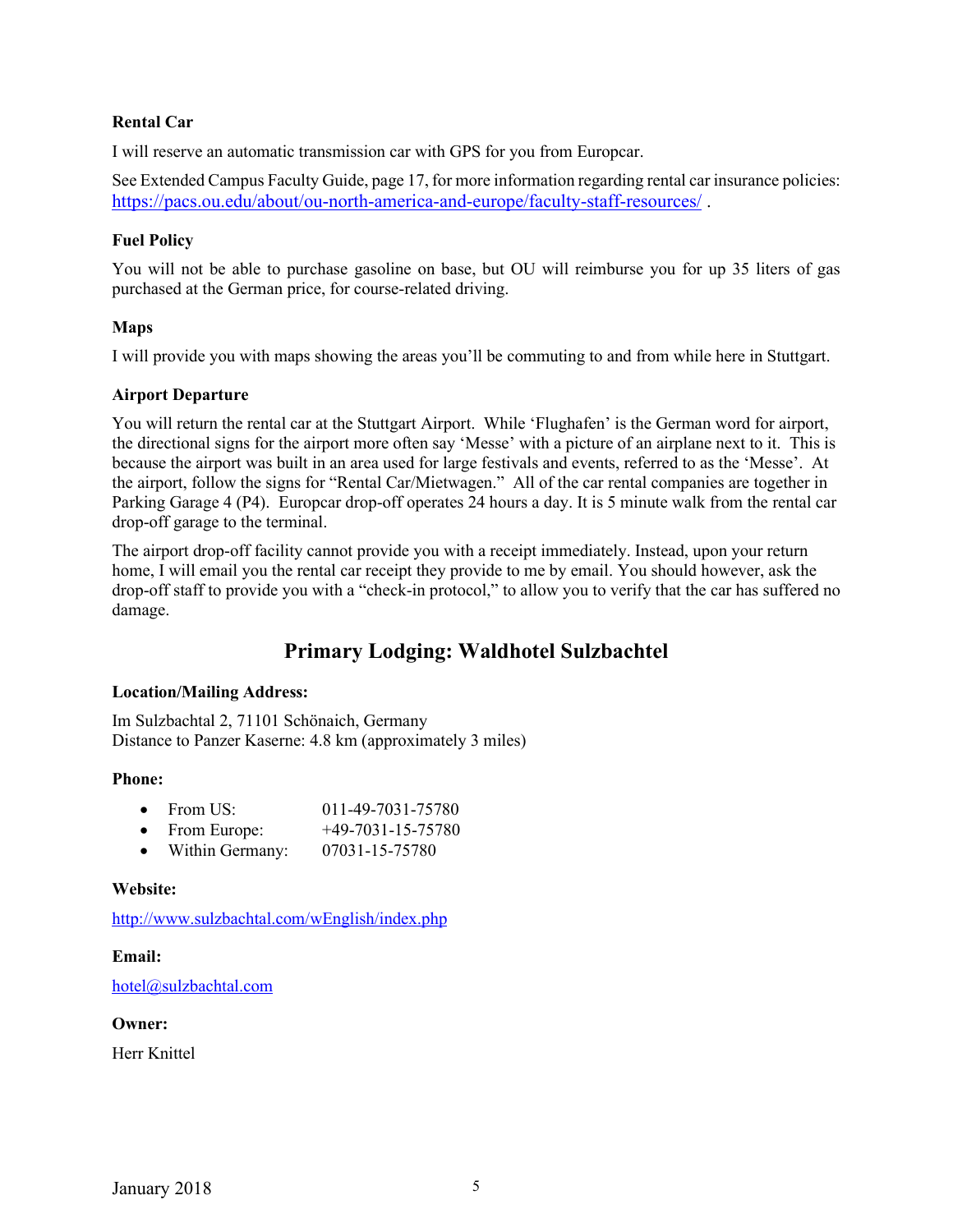#### **Check-in and Check-out**

Check-In Time: 14:00 (2:00 pm); Check-Out Time: 10:00

#### **Late Arrival:**

I will notify the hotel if you will be checking in later than 21:00 (09:00pm)

#### **Cancellation Policy:**

100% penalty (or 1 full day) will be assessed for changes within 24 hours.

#### **Typical Room Assignment and Cost per Night:**

- Single:  $84 \in$
- Room rate includes internet access and buffet breakfast. Breakfast hours are Monday-Friday 6:30 – 9:30am; Saturday-Sunday 8:00 – 10:00am\*

\*Given that your class meets at 8:30 on the weekend, the hotel can arrange for an earlier breakfast for you. Please speak to Herr Knittel about this. Your room does not have a refrigerator, but you can request the use of a small portable refrigerator at the front desk.

#### **Modes of Payment:**

- American Express
- MasterCard
- VISA
- Maestro

#### **Amenities in Typical Room Assignment:**

- All rooms are Non-Smoking.
- Wireless Internet Connection (no extra charge).
- Internet: W-LAN and Analog.
- Satellite-TV.
- Radio.
- Direct dial telephone on desk.
- Fax on demand.
- Hotel safe.
- Make-up-mirror, full length mirror.
- Hairdryer.
- Minibar.
- Mailing service.
- Laundry service.

**Bathroom Facilities in Typical Room Assignment:** Bathroom with shower, heated towel rack.

**Electricity in Room:** 220 volt only (transformer required for 110 volt appliances; plug adapter required for dual voltage appliances; standard European outlets/plugs).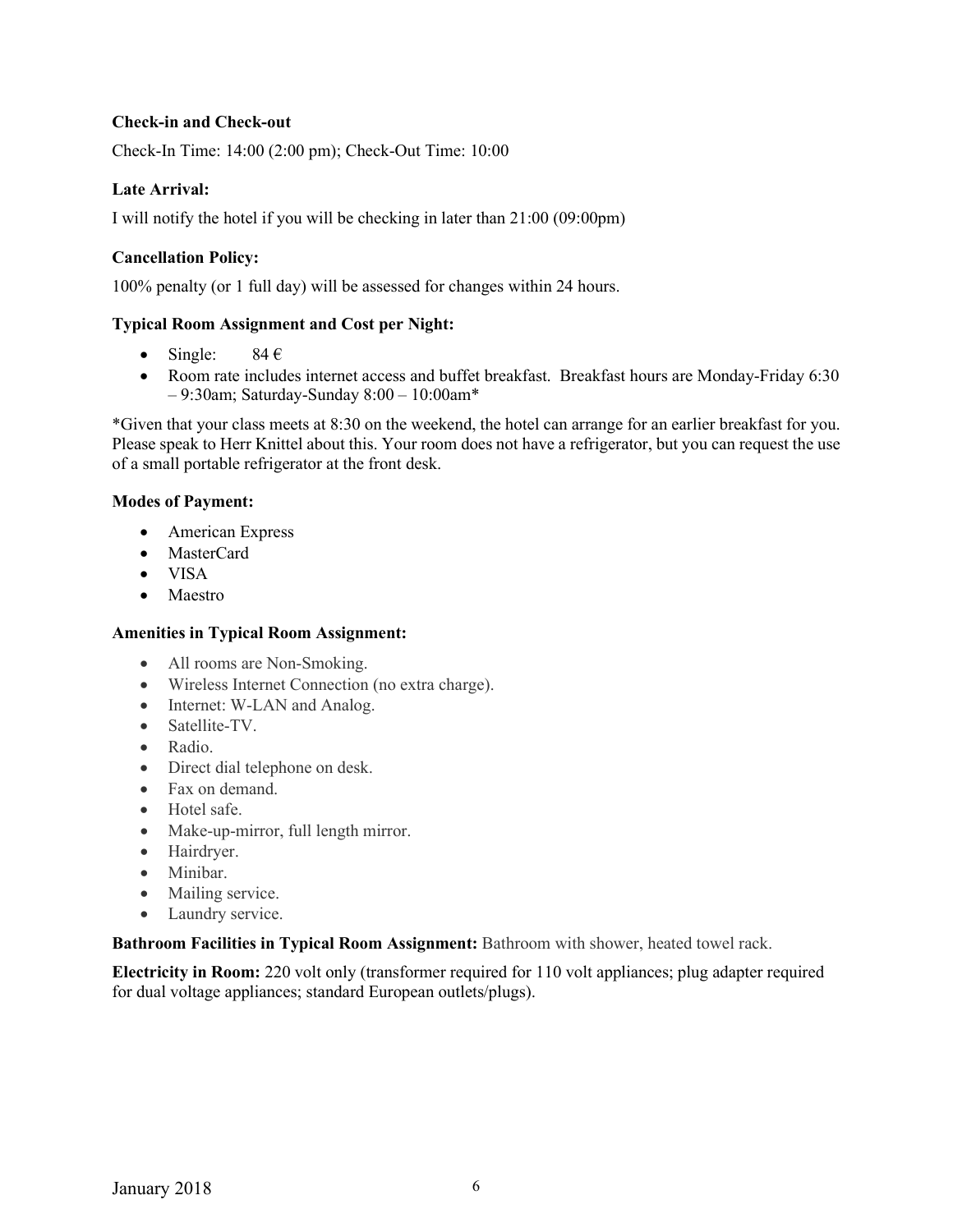# **Secondary Lodging: Panzer Hotel**

#### <span id="page-7-0"></span>**Note about "Space-A" Status:**

On-base hotels give priority to active duty military personnel. All others can reserve rooms on a 'Space A' basis – this means that the hotel will not guarantee the reservation until a week before the arrival date. This is clearly risky, so, if you request to stay on post, I reserve with the Waldhotel first, and only cancel with them if/when the Panzer Hotel has confirmed.

#### **Location/Mailing Address:**

Panzer Kaserne, Haardestr, Building 2905, Böblingen, AE 71032

#### **Phone:**

- From US: 011-49-7031-15-3490
- From Europe:  $+49-7031-15-3490$
- Within Germany: 07031-15-3490
- Military/DSN: 431-3490

#### **Website:**

<https://stuttgart.armymwr.com/programs/panzer-hotel>

#### **Check-in and Check-out**

Check-In Time: 1500 (3:00 pm); Check-Out Time: 1100 (11:00 am)

#### **Typical Room Assignment and Cost per Night:**

- Single: \$135
- Breakfast is included in room cost. Breakfast hours are 06:00-09:00.

#### **Modes of Payment:**

- American Express
- MasterCard
- U.S. Cash
- VISA

#### **Amenities in Typical Room Assignment:**

- High Speed Internet (no extra charge)
- Internet terminal in the lobby- for registered guests only.
- Cable TV.
- DVD players.
- In room microwave oven, refrigerator and coffee maker.
- Hair dryer.
- Full-size ironing boards with iron.
- Clock radio.
- Safe.
- The phones in your room are commercial German phones. 5 cent charge per minute for local calls, 10 cents a minute for Germany wide calls, 20 cents a minute for international calls, and 35 cents a minute for calls to cellular phones.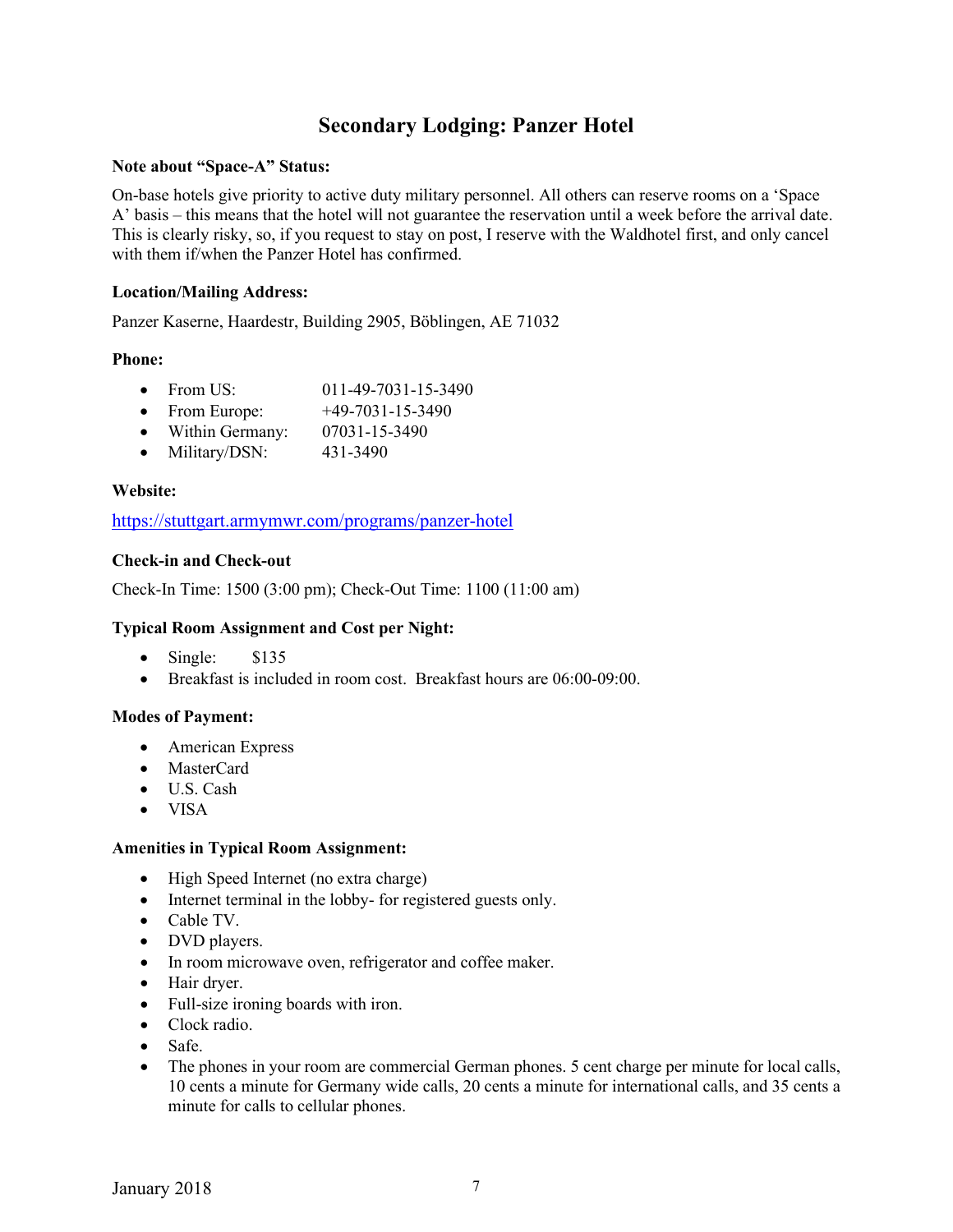- Towels: We observe Environmental Awareness in regards to our towel service; please put your towels back on the rack if you want to re-use them. There is a replacement fee for stained or missing towels.
- Laundry Facilities: There are three guest laundry rooms (with detergent vending machines), each with three washers and dryers in each. Please empty lint traps before and after use.
- Vending, snack, soda and ice machines.
- Gym equipped with cardio and weights machines.

<span id="page-8-0"></span>**Electricity in Room:** 220 volt only (transformer required for 110 volt appliances; plug adapter required for dual voltage appliances; standard European outlets/plugs)

# **Administrative Support at Stuttgart**

Please refer to the Extended Campus Faculty Guide for an Overview of the Duties and Responsibilities of OU Site Directors.

#### **The Class Room**

The classroom is equipped with a dry erase board and dry erase markers.

#### **Materials and Supplies**

Due to limited office supplies and equipment, please make copies of your course materials prior to your departure from the United States.

#### **Audio-Visual Equipment**

- Classroom computer with DVD drive
- OU Laptop with DVD drive
- Smart Board
- <span id="page-8-1"></span>• Wireless and hardwire internet

# **Patch Library**

Location: Building 2342, Patch Barracks

Hours: M-Th: 10:30 – 19:00; F: CLOSED; Sa-Su: 10:00 – 18:00

Website:<https://stuttgart.armymwr.com/programs/patch-library>

<span id="page-8-2"></span>Telephone: 49 (0) 711-680-7138/5232; DSN 430-7138

# **In Case of Emergency While in Stuttgart**

#### **Emergency Phone Numbers**

| <b>Service</b>         | <b>Phone numbers</b>                     |
|------------------------|------------------------------------------|
| Ambulance              | 112                                      |
| Fire                   | 112                                      |
| Polizei/Emergency      | 110                                      |
| <b>Military Police</b> | 0711-680-114 or 0711-680-5262 or DSN 114 |